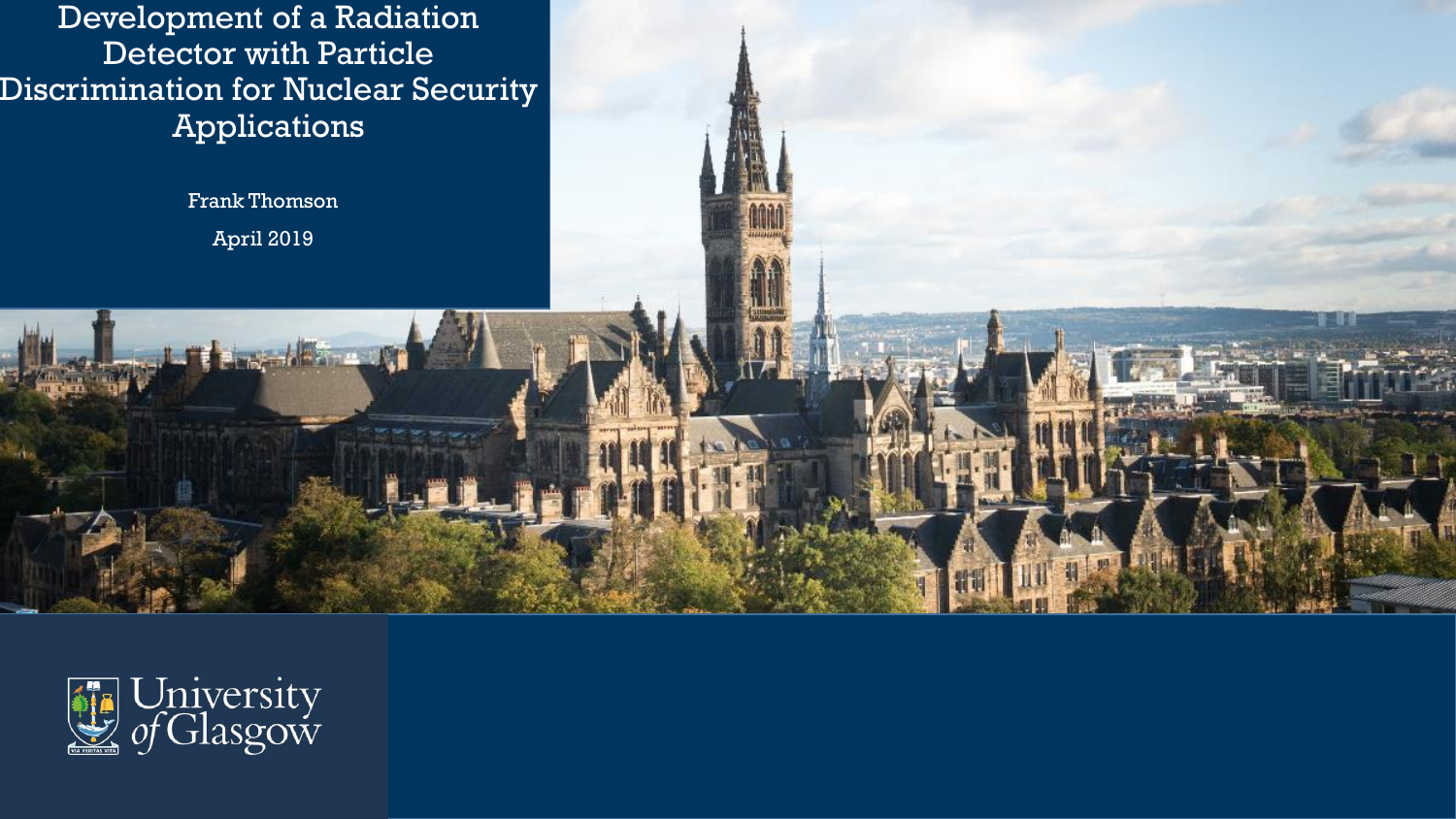## Motivation

- The detection of special nuclear materials are of the upmost importance in boarder security and global nuclear threat reduction
- Detection of these materials require the detection of multiple types of radiation, namely neutron and gamma radiation
- This is usually done with the combination of plastic scintillator and  ${}^{3}$ He proportional counters
- There is currently a shortage of  ${}^{3}$ He driving the development of suitable replacements for these detectors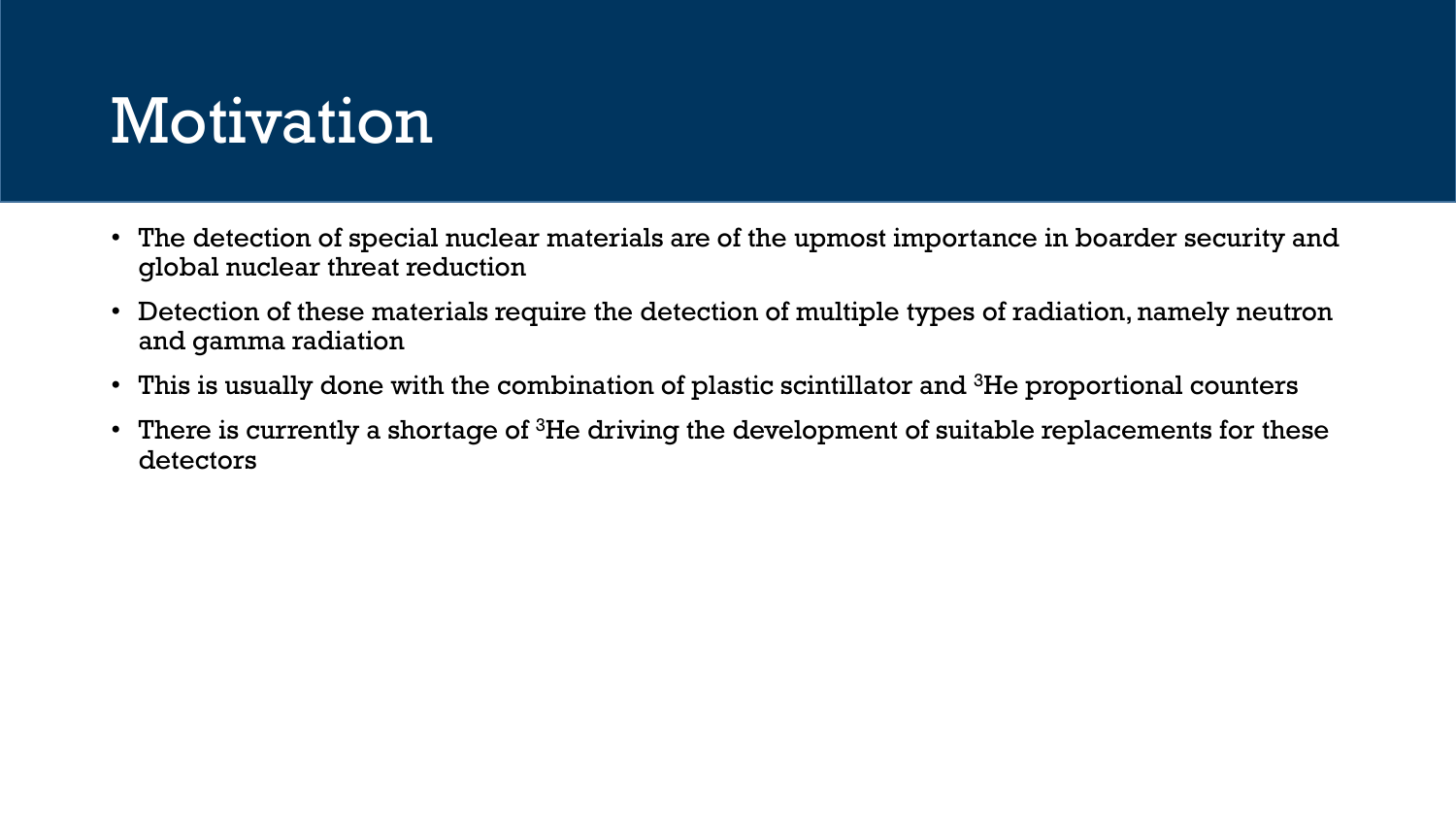## Silicon Photomultipliers(SiPMs)

#### Photomultiplier Tube: high voltage, fragile and bulky





SiPM: robust, low voltage and compact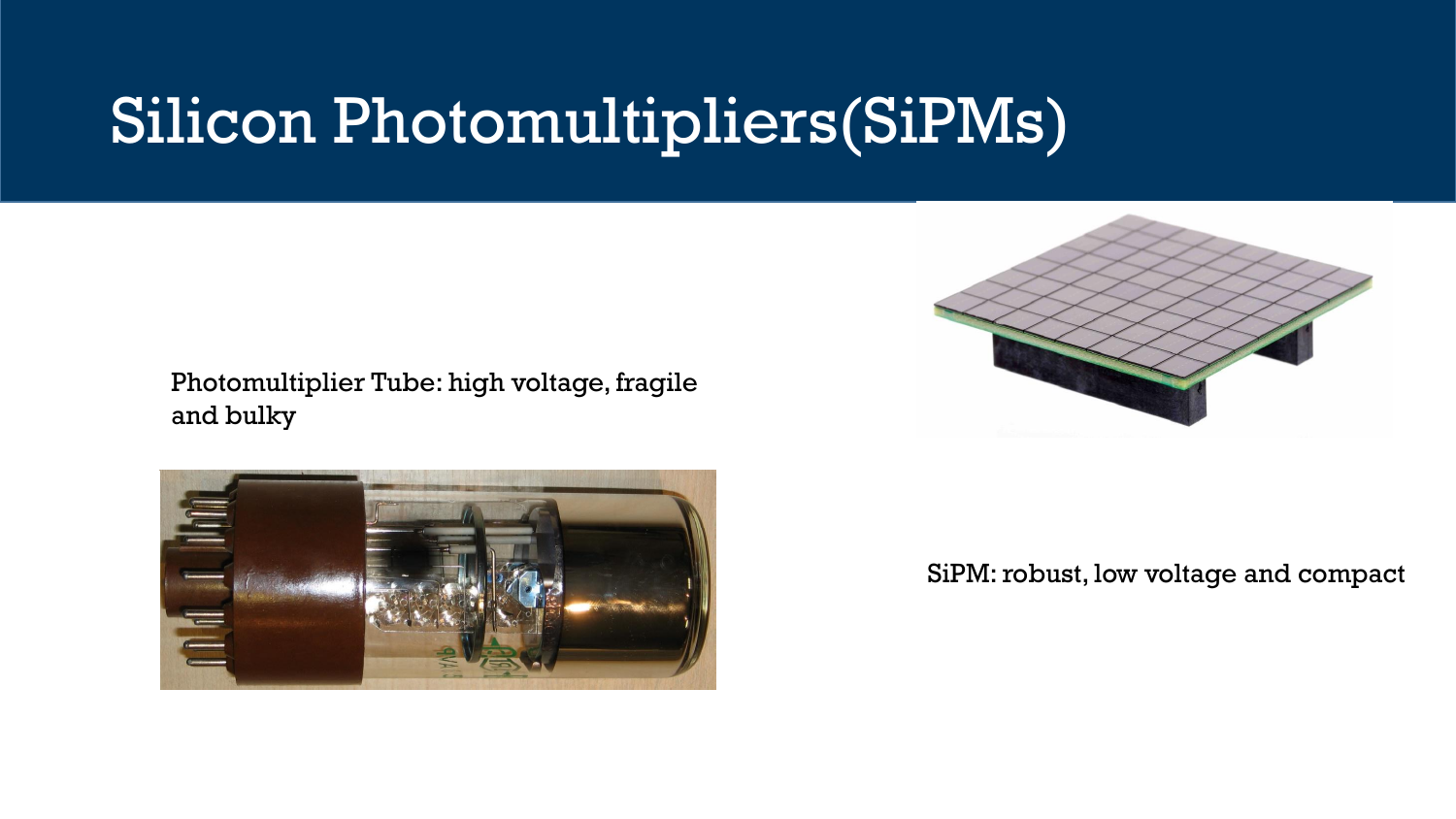#### **Detector**





- The goal is to replace the PMT usually used for PSD with SiPM arrays
- We have constructed a prototype based on the 8x8 3mm array of SensL J-series SiPMs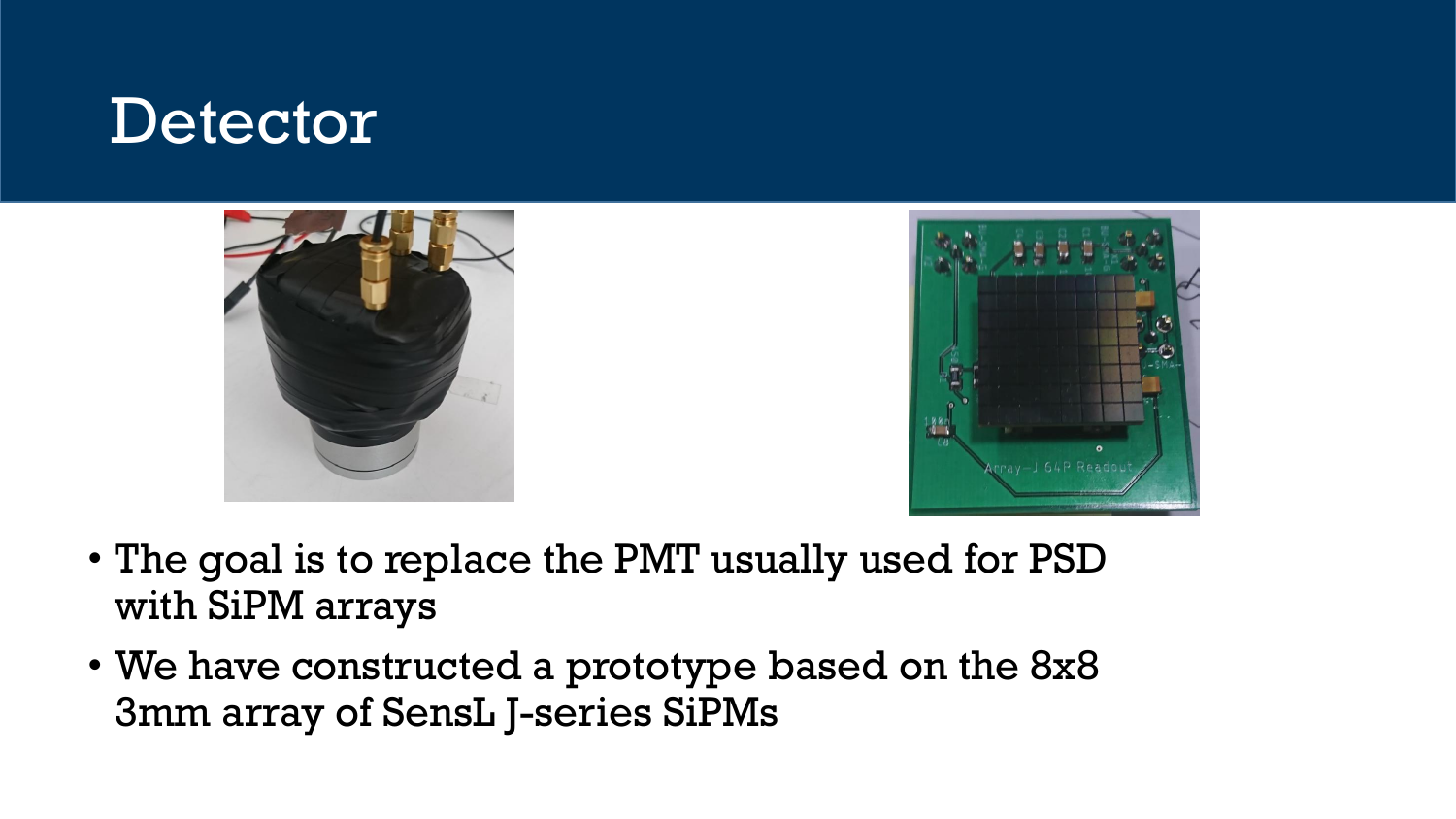## Electronic Design

- A PCB was designed to provide bias, readout and amplification for the 8x8 SensL SiPM array based on the Ti-OPA846 opamp
- It provides a amplification of 10 in a non-inverting regime in order to maximise gain-bandwidth product wile maintaining stability

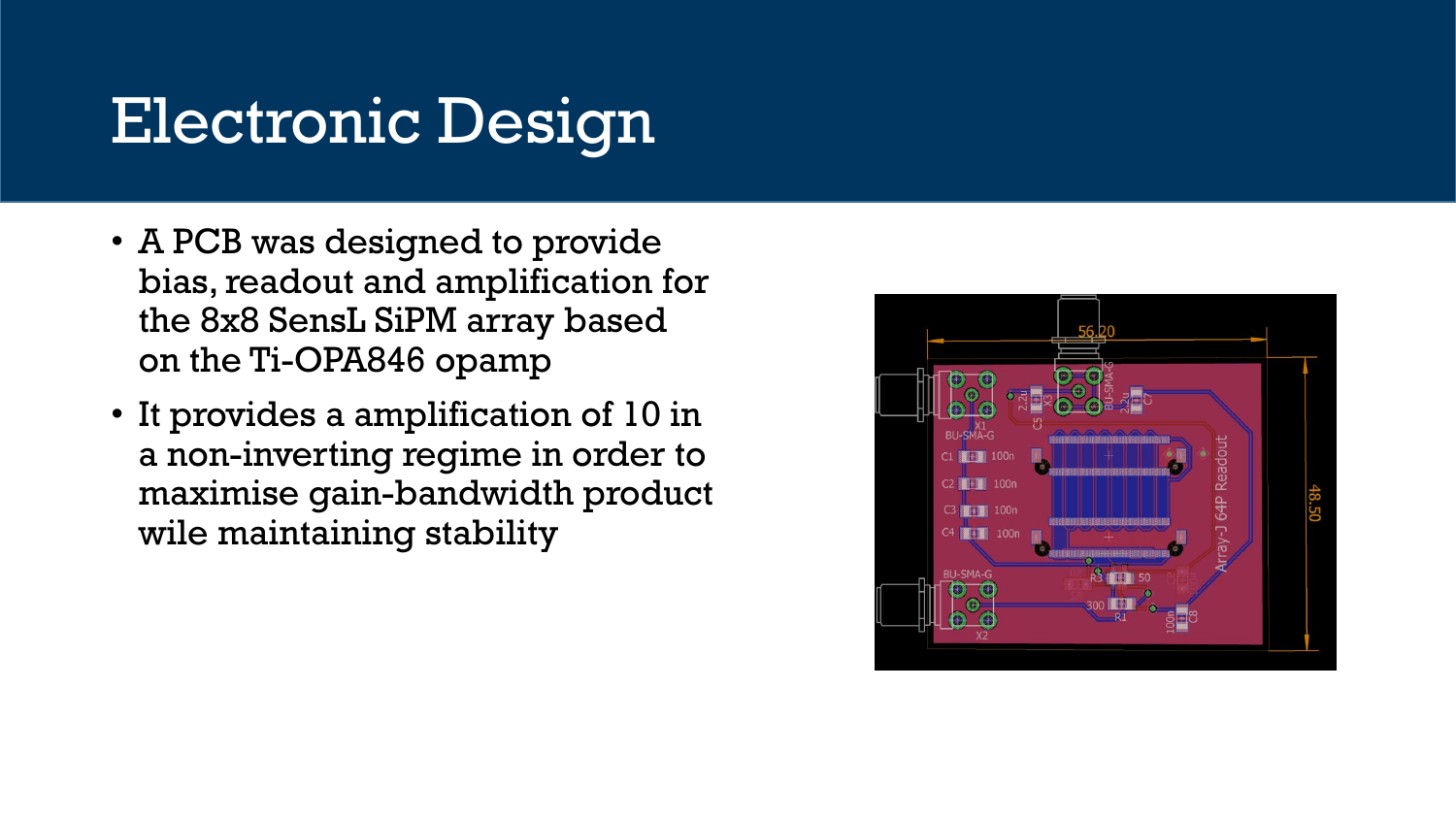## Detector Simulation

- The detector geometry was simulated using Geant4
- The scintillator was programed to produce light with light output based on the data sheet for the scintillators
- The produced photons were then propagated through the detector geometry

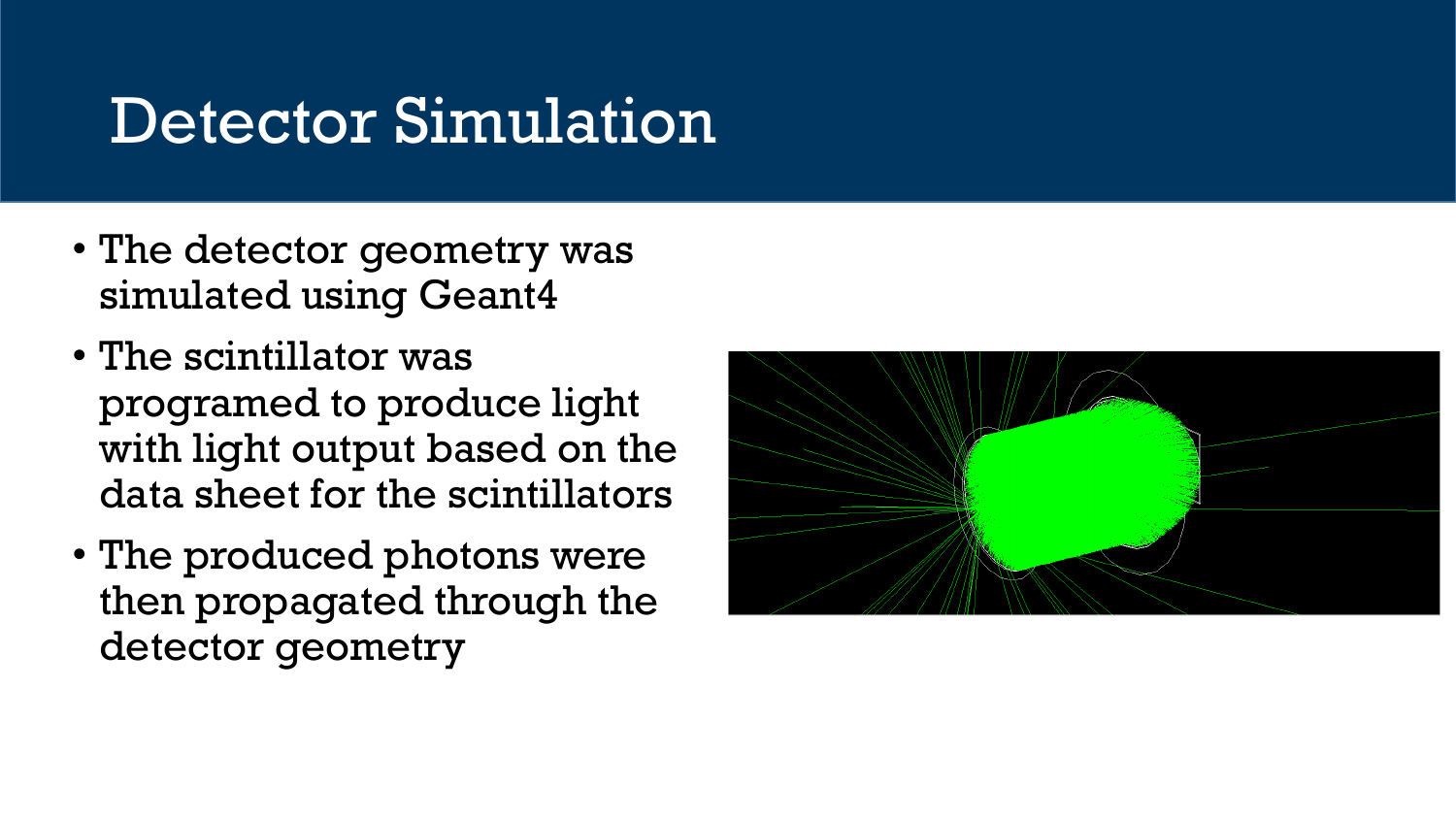# Light Guide Design

- The simulation was used to inform the design of a light guide to couple the scintillator to the array, due to the mismatch in size and shape
- The design which was decided upon was manufactured in PMMA





Light arrival time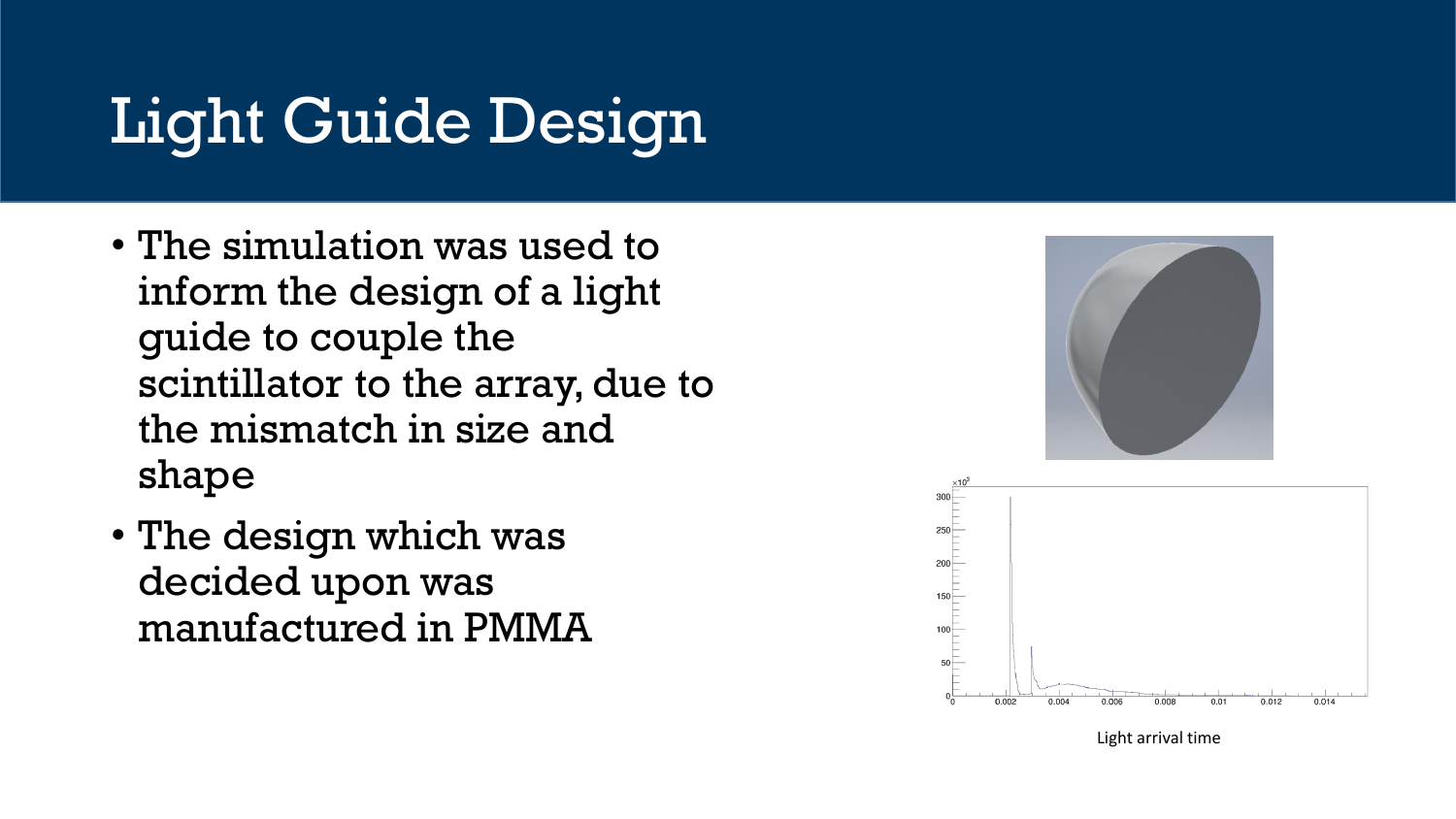## Detector Simulation

- The time of arrival of the photons were evaluated and seen to not vary by a large amount
- The light field at the SiPM surface was evaluated and is shown in the figure

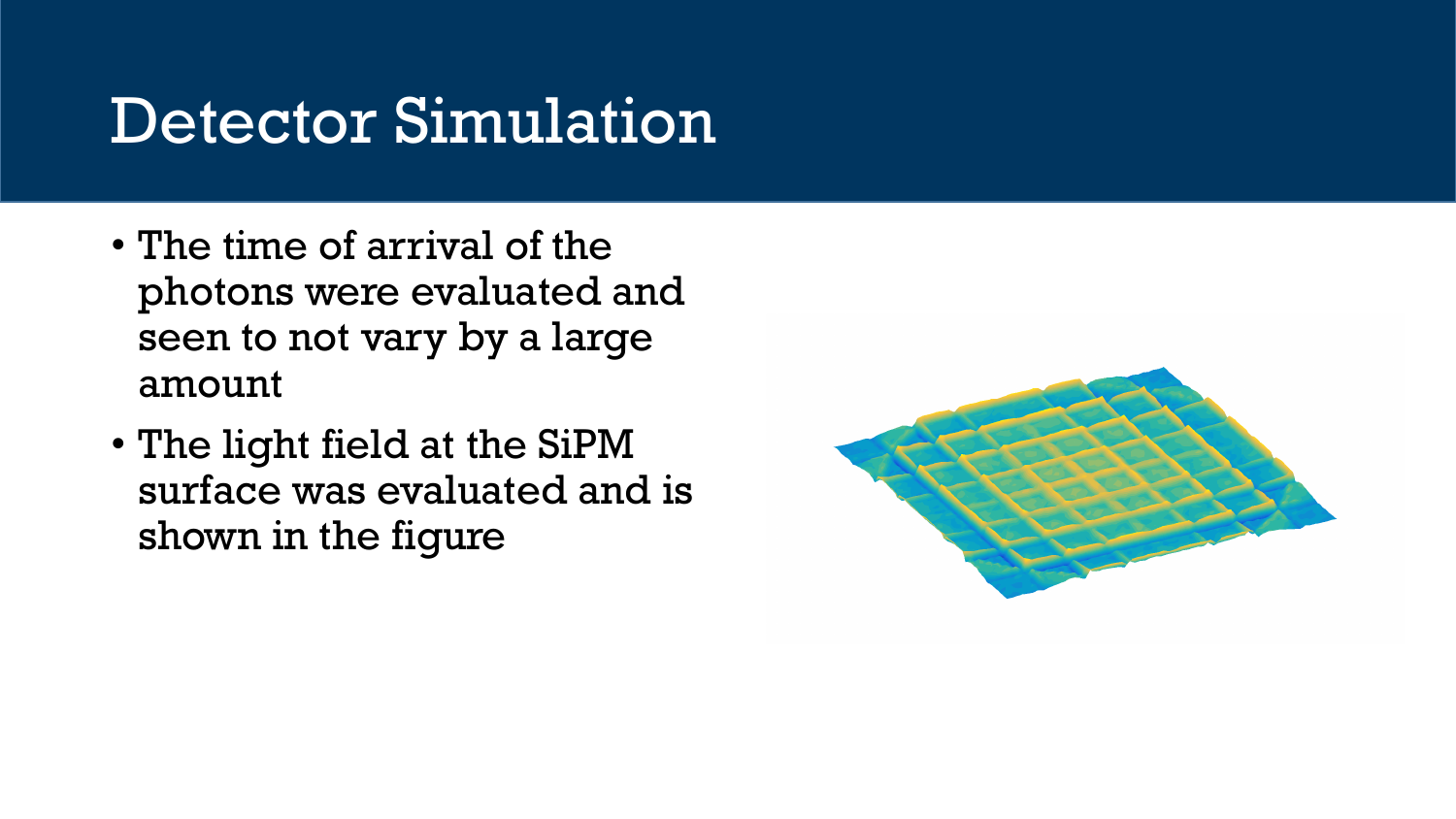### Gamma Neutron Detection with CLYC

CLYC has 4 main scintillation processes : Direct electron-hole capture by Ce3+(10s ns)  $\rm V_k$  formation and electron diffusion(100s ns) Self-trapped excitation(STE)(few µs) Core-valence luminescence(few ns)

For neutrons only  $\mathrm{V}_{\mathrm{k}}$  formation and STE occur giving a less prompt pulse with longer tail

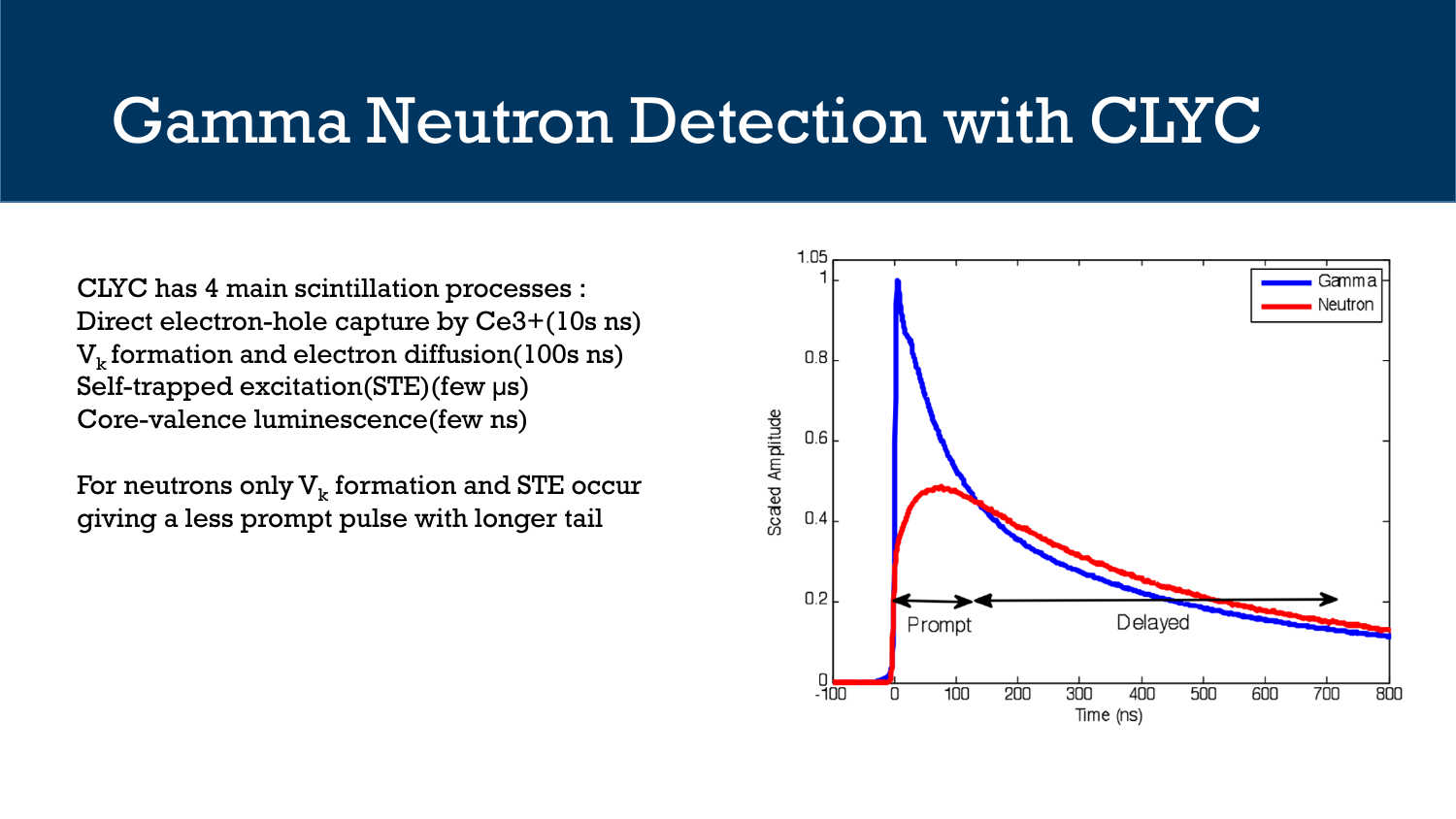## Gamma Neutron Detection with CLYC



- The PSD performance of CLYC coupled to Photonis XP2262 PMT
- A clear separation was seen between gamma and neutron excitations
- Due to a fault that had developed in the scintillator sample we have, the energy resolution was significantly impaired
- According to literature, the energy resolution should be around 4.5% at 662kev gamma rays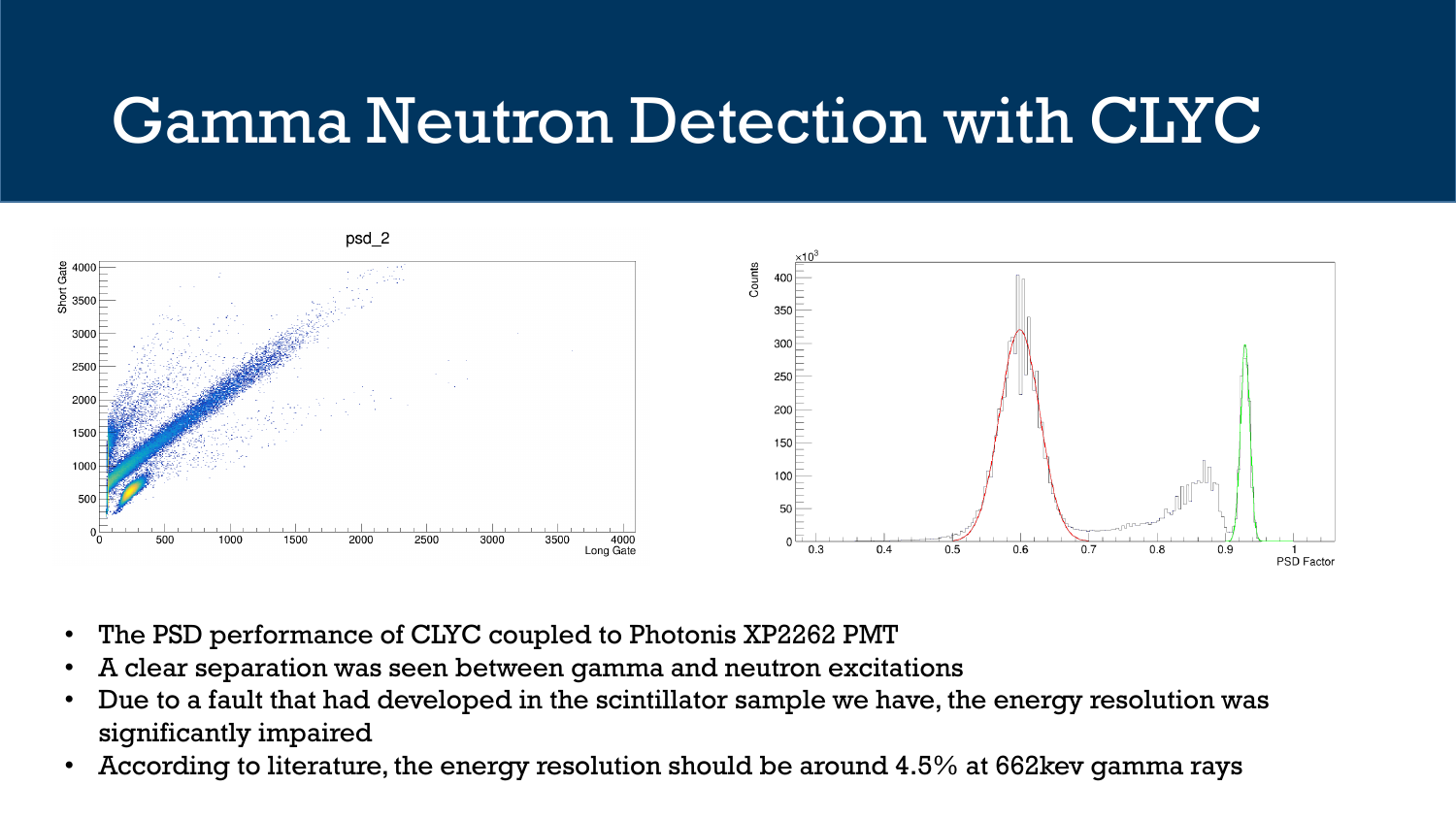## Gamma Neutron Detection with CLYC



- Repeating this experiment with the SiPM based detector
- We see good discrimination between neutron and gamma spices
- This showed a FoM of 2.769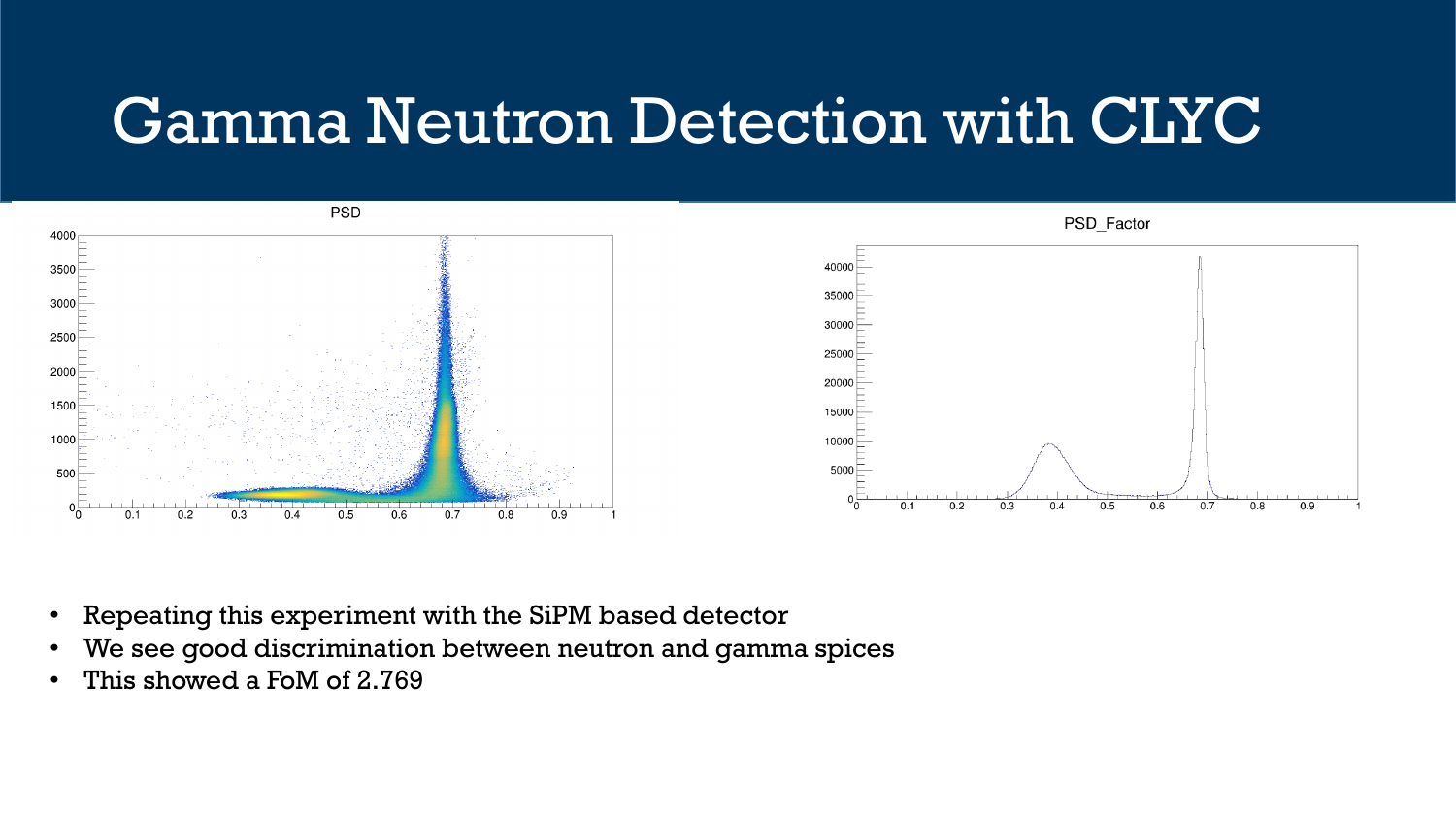## Gamma Neutron Detection with EJ-299

- EJ-299 is a plastic scintillator which is suitable for neutron detection and PSD with gamma, neutron and alpha radiation
- The EJ-299-33A was connected to the same photonis XP2262 PMT and data taken
- We seen a reasonable separation between gamma radiation and neutrons across the whole energy range

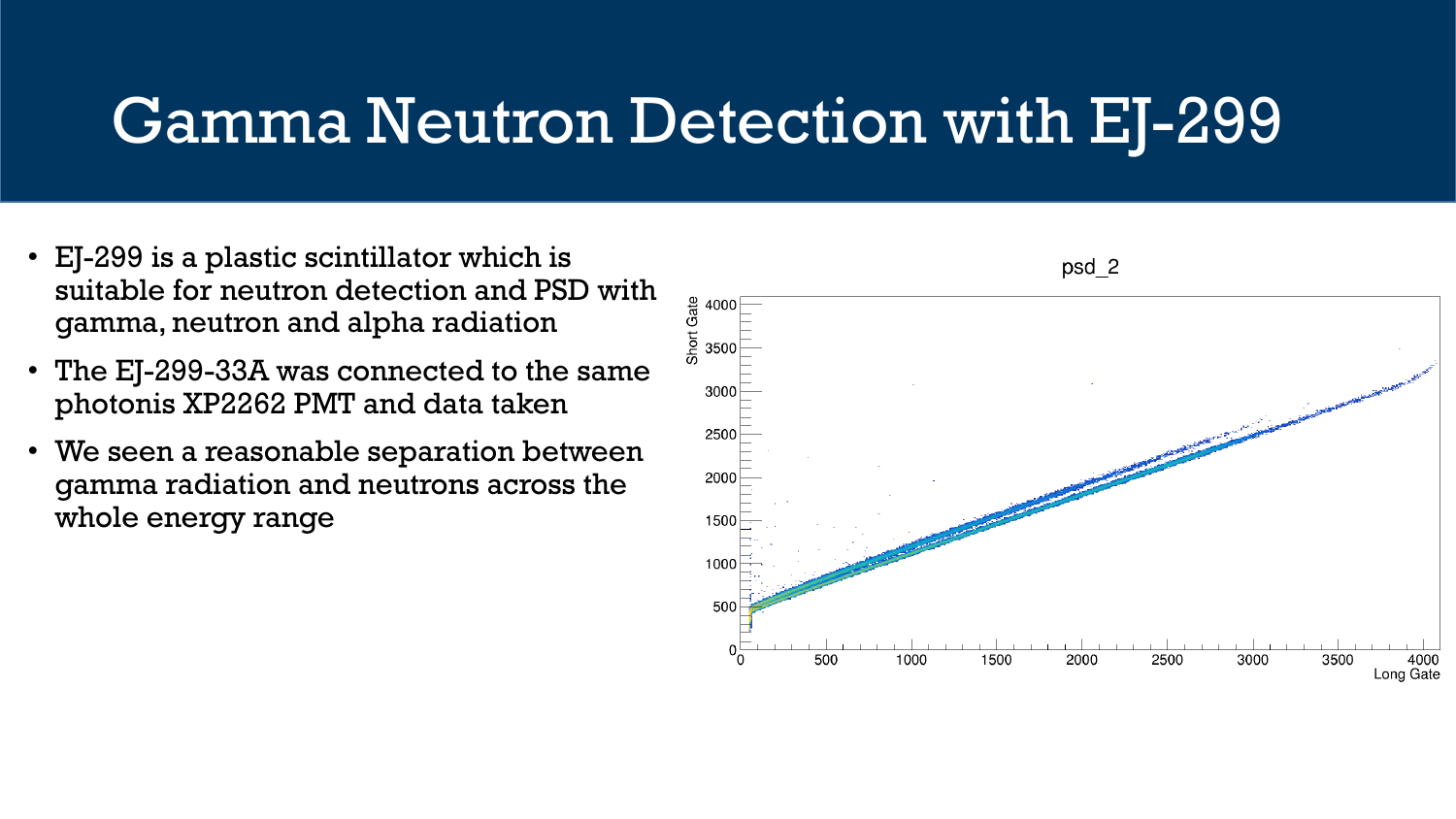## Gamma Neutron Detection with EJ-299



- Repeating the experiment with the SiPM based detector
- We see good separation of gamma and neutron spices
- This showed a FoM of 0.935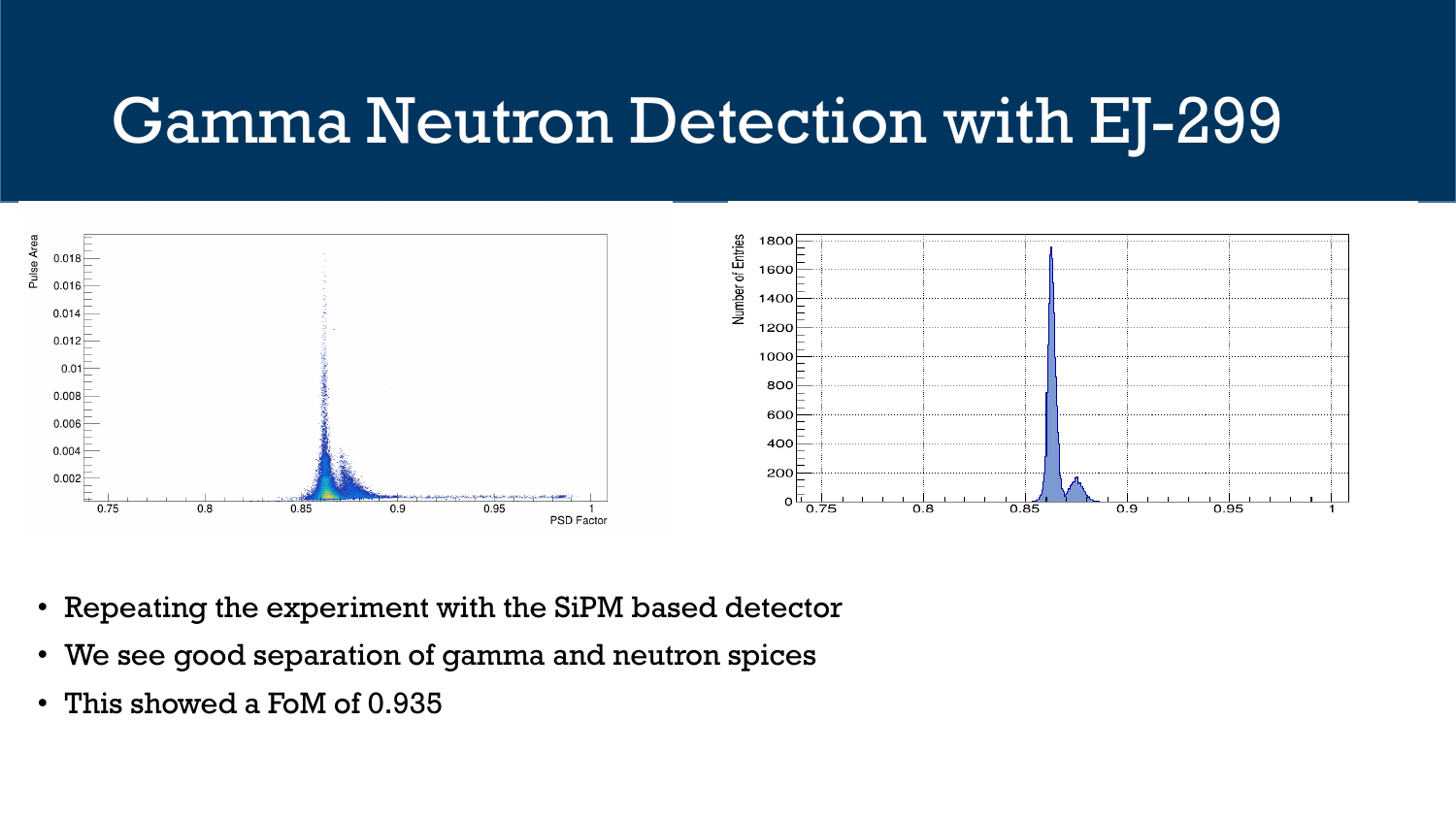# Work with Digitizer

- The ability to digitize full waveforms has given the ability to use a wide range of different algorithms to tackle the problem of PSD
- This allows for digital filters to be used which are tuneable in software
- Having the full waveform allows for different algorithms to be tested on identical data
- It also allows for optimisation of the algorithm parameters and for analysis to be done in both the time and frequency domain

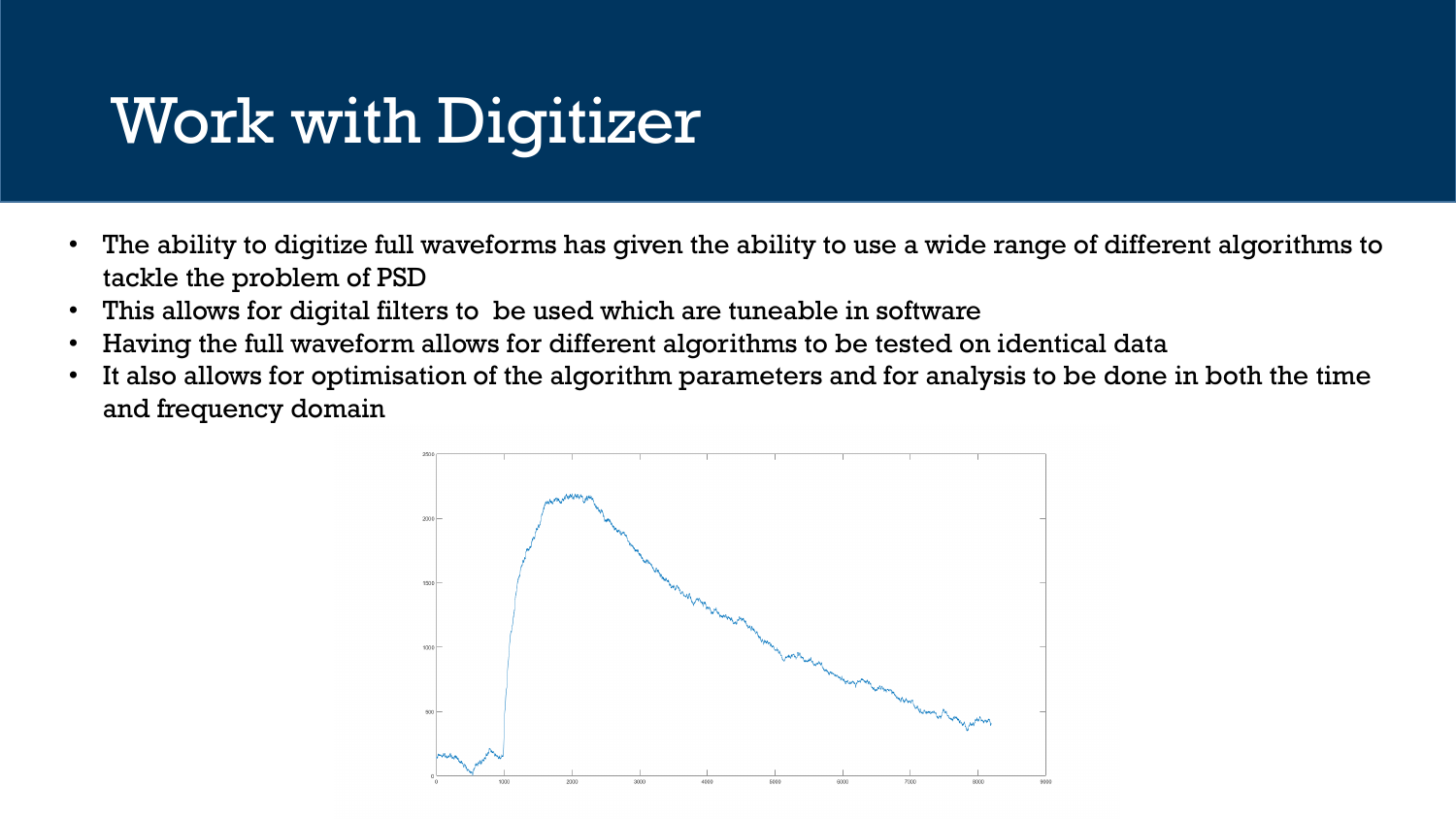## Frequency Domain

- The use of frequency domain techniques allows for some flexibility in processing
- Noise tends to have specific frequency distributions which can be used to reduce signal noise
- Scintillation mechanisms have two decaying exponential functions, which have different decay rates both in the frequency and time domain
- The best frequency components can be examined and can be deduced using automated methods

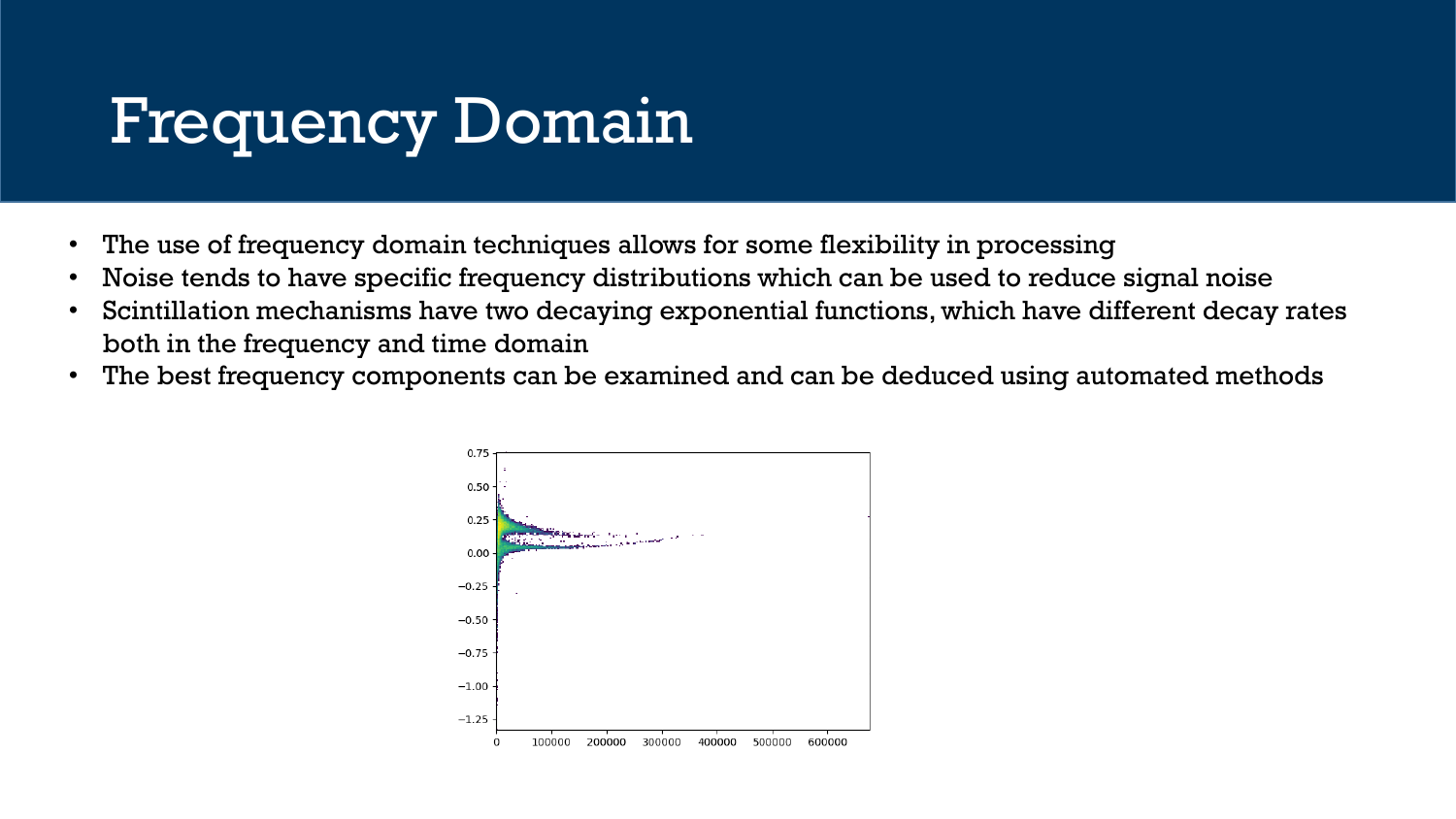# Digital Charge Comparison

- The standard charge comparison method can also be implemented in software
- This is done by taking two different integration windows with some delay in-between them
- The window sizes and delay